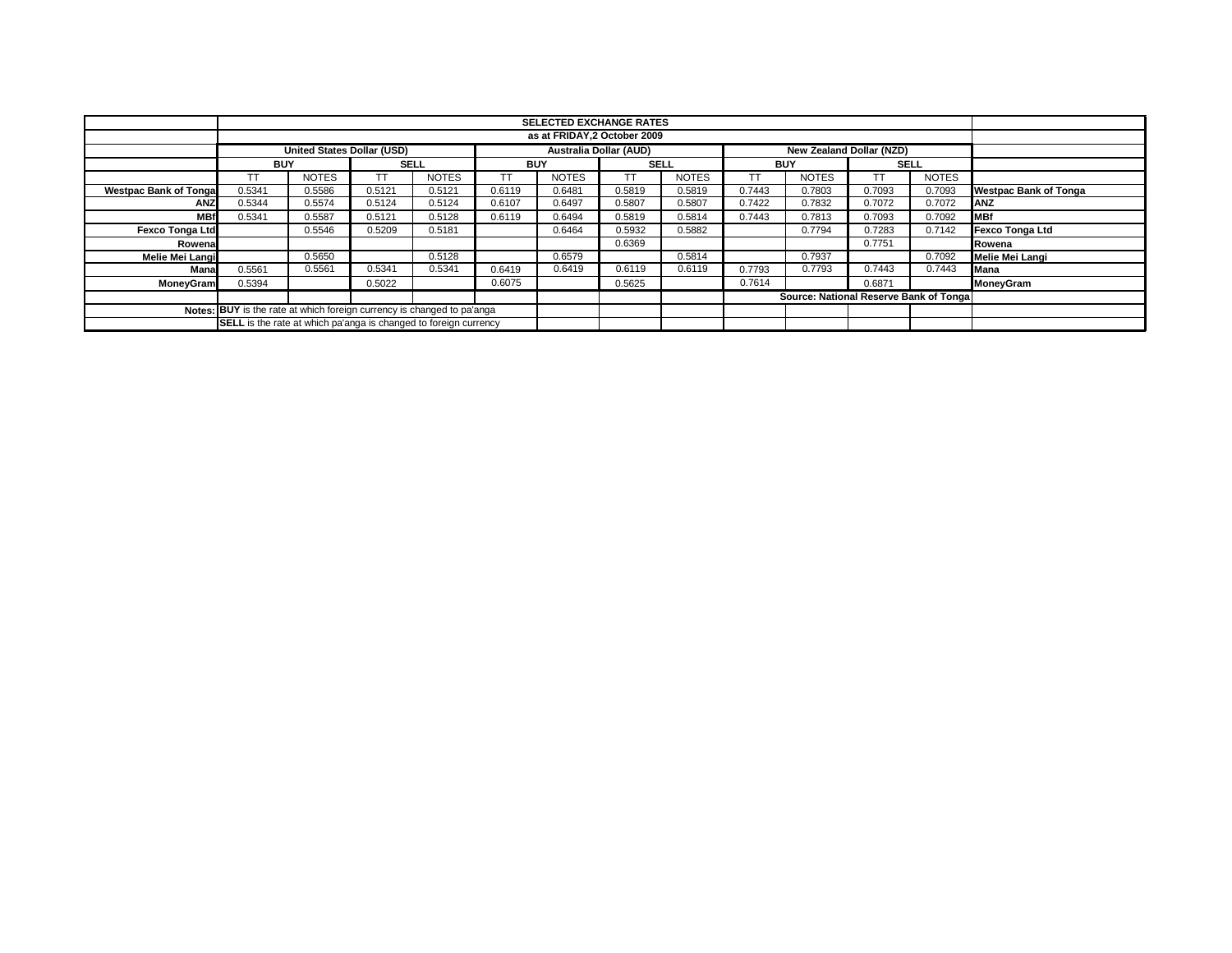|                                                                        | <b>SELECTED EXCHANGE RATES</b>                                   |                            |             |              |            |                               |             |              |                                        |                                 |             |              |                              |  |
|------------------------------------------------------------------------|------------------------------------------------------------------|----------------------------|-------------|--------------|------------|-------------------------------|-------------|--------------|----------------------------------------|---------------------------------|-------------|--------------|------------------------------|--|
| as at FRIDAY, 9 October 2009                                           |                                                                  |                            |             |              |            |                               |             |              |                                        |                                 |             |              |                              |  |
|                                                                        |                                                                  | United States Dollar (USD) |             |              |            | <b>Australia Dollar (AUD)</b> |             |              |                                        | <b>New Zealand Dollar (NZD)</b> |             |              |                              |  |
|                                                                        | <b>BUY</b>                                                       |                            | <b>SELL</b> |              | <b>BUY</b> |                               | <b>SELL</b> |              | <b>BUY</b>                             |                                 | <b>SELL</b> |              |                              |  |
|                                                                        | TT.                                                              | <b>NOTES</b>               |             | <b>NOTES</b> |            | <b>NOTES</b>                  | TT.         | <b>NOTES</b> |                                        | <b>NOTES</b>                    |             | <b>NOTES</b> |                              |  |
| <b>Westpac Bank of Tongal</b>                                          | 0.5418                                                           | 0.5671                     | 0.5198      | 0.5198       | 0.5969     | 0.6314                        | 0.5669      | 0.5669       | 0.7280                                 | 0.7625                          | 0.6930      | 0.6930       | <b>Westpac Bank of Tonga</b> |  |
| ANZ                                                                    | 0.5423                                                           | 0.5653                     | 0.5203      | 0.5203       | 0.5943     | 0.6333                        | 0.5643      | 0.5643       | 0.7241                                 | 0.7651                          | 0.6891      | 0.6891       | <b>IANZ</b>                  |  |
| <b>MBf</b>                                                             | 0.5418                                                           | 0.5682                     | 0.5198      | 0.5208       | 0.5969     | 0.6329                        | 0.5669      | 0.5682       | 0.7280                                 | 0.7634                          | 0.6930      | 0.6944       | <b>MBf</b>                   |  |
| <b>Fexco Tonga Ltd</b>                                                 |                                                                  | 0.5624                     | 0.5239      | 0.5263       |            | 0.6301                        | 0.5729      | 0.5714       |                                        | 0.7610                          | 0.7060      | 0.6944       | Fexco Tonga Ltd              |  |
| Rowena                                                                 |                                                                  |                            |             |              |            |                               | 0.6369      |              |                                        |                                 | 0.7751      |              | Rowena                       |  |
| Melie Mei Langi                                                        |                                                                  | 0.5747                     |             | 0.5208       |            | 0.6410                        |             | 0.5682       |                                        | 0.7752                          |             | 0.6944       | Melie Mei Langi              |  |
| MoneyGram                                                              | 0.5465                                                           |                            | 0.5088      |              | 0.6101     |                               | 0.5649      |              | 0.7575                                 |                                 | 0.6836      |              | MoneyGram                    |  |
|                                                                        |                                                                  |                            |             |              |            |                               |             |              | Source: National Reserve Bank of Tonga |                                 |             |              |                              |  |
| Notes: BUY is the rate at which foreign currency is changed to pa'anga |                                                                  |                            |             |              |            |                               |             |              |                                        |                                 |             |              |                              |  |
|                                                                        | SELL is the rate at which pa'anga is changed to foreign currency |                            |             |              |            |                               |             |              |                                        |                                 |             |              |                              |  |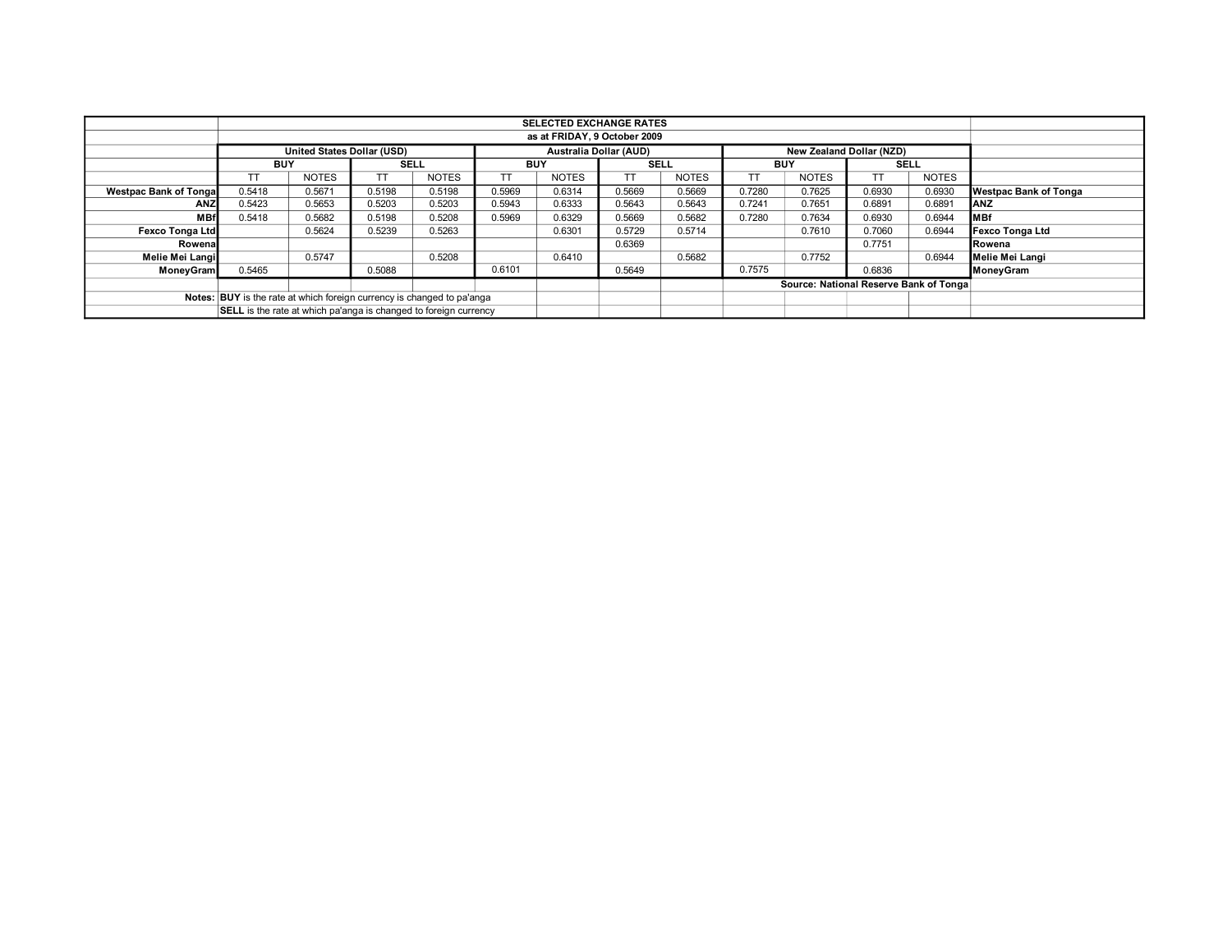|                                                                        |                                                                  |              |             |              |            | <b>SELECTED EXCHANGE RATES</b> |                                        |              |            |                          |             |              |                              |
|------------------------------------------------------------------------|------------------------------------------------------------------|--------------|-------------|--------------|------------|--------------------------------|----------------------------------------|--------------|------------|--------------------------|-------------|--------------|------------------------------|
|                                                                        | as at FRIDAY, 16 October 2009                                    |              |             |              |            |                                |                                        |              |            |                          |             |              |                              |
|                                                                        | <b>United States Dollar (USD)</b>                                |              |             |              |            |                                | <b>Australia Dollar (AUD)</b>          |              |            | New Zealand Dollar (NZD) |             |              |                              |
|                                                                        | <b>BUY</b>                                                       |              | <b>SELL</b> |              | <b>BUY</b> |                                | <b>SELL</b>                            |              | <b>BUY</b> |                          | <b>SELL</b> |              |                              |
|                                                                        |                                                                  | <b>NOTES</b> | TT          | <b>NOTES</b> |            | <b>NOTES</b>                   | TT                                     | <b>NOTES</b> |            | <b>NOTES</b>             |             | <b>NOTES</b> |                              |
| <b>Westpac Bank of Tongal</b>                                          | 0.5440                                                           | 0.5695       | 0.5220      | 0.5220       | 0.5913     | 0.6252                         | 0.5613                                 | 0.5613       | 0.7313     | 0.7661                   | 0.6963      | 0.6963       | <b>Westpac Bank of Tonga</b> |
| ANZ                                                                    | 0.5446                                                           | 0.5676       | 0.5226      | 0.5226       | 0.5885     | 0.6275                         | 0.5585                                 | 0.5585       | 0.7276     | 0.7686                   | 0.6926      | 0.6926       | <b>IANZ</b>                  |
| <b>MBf</b>                                                             | 0.5440                                                           | 0.5682       | 0.5220      | 0.5208       | 0.5913     | 0.6250                         | 0.5613                                 | 0.5618       | 0.7313     | 0.7634                   | 0.6963      | 0.6944       | <b>IMBf</b>                  |
| <b>Fexco Tonga Ltd</b>                                                 |                                                                  | 0.5647       | 0.5278      | 0.5291       |            | 0.6243                         | 0.5694                                 | 0.5650       |            | 0.7646                   | 0.7113      | 0.6993       | Fexco Tonga Ltd              |
| Rowena                                                                 |                                                                  |              |             |              |            |                                | 0.6369                                 |              |            |                          | 0.7751      |              | Rowena                       |
| Melie Mei Langi                                                        |                                                                  | 0.5780       |             | 0.5208       |            | 0.6369                         |                                        | 0.5618       |            | 0.7813                   |             | 0.6944       | Melie Mei Langi              |
|                                                                        |                                                                  |              |             |              |            |                                | Source: National Reserve Bank of Tonga |              |            |                          |             |              |                              |
| Notes: BUY is the rate at which foreign currency is changed to pa'anga |                                                                  |              |             |              |            |                                |                                        |              |            |                          |             |              |                              |
|                                                                        | SELL is the rate at which pa'anga is changed to foreign currency |              |             |              |            |                                |                                        |              |            |                          |             |              |                              |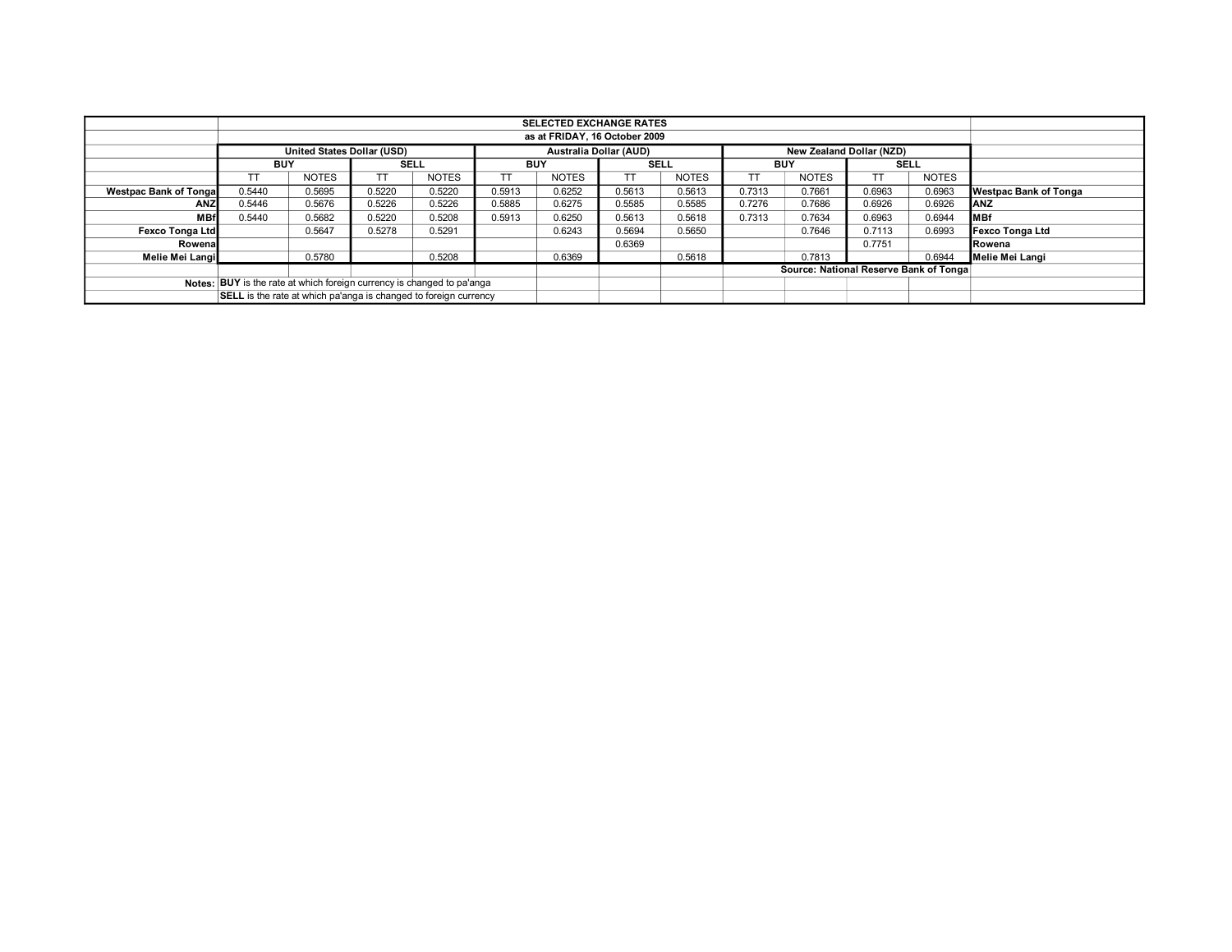|                                                                        |                                                                  |                               |             |              |            | <b>SELECTED EXCHANGE RATES</b> |             |                                        |            |                                 |             |              |                              |
|------------------------------------------------------------------------|------------------------------------------------------------------|-------------------------------|-------------|--------------|------------|--------------------------------|-------------|----------------------------------------|------------|---------------------------------|-------------|--------------|------------------------------|
|                                                                        |                                                                  | as at FRIDAY, 23 October 2009 |             |              |            |                                |             |                                        |            |                                 |             |              |                              |
|                                                                        | United States Dollar (USD)                                       |                               |             |              |            | <b>Australia Dollar (AUD)</b>  |             |                                        |            | <b>New Zealand Dollar (NZD)</b> |             |              |                              |
|                                                                        | <b>BUY</b>                                                       |                               | <b>SELL</b> |              | <b>BUY</b> |                                | <b>SELL</b> |                                        | <b>BUY</b> |                                 | <b>SELL</b> |              |                              |
|                                                                        | TΤ                                                               | <b>NOTES</b>                  | ТT          | <b>NOTES</b> | TT         | <b>NOTES</b>                   | TT.         | <b>NOTES</b>                           |            | <b>NOTES</b>                    |             | <b>NOTES</b> |                              |
| <b>Westpac Bank of Tongal</b>                                          | 0.5464                                                           | 0.5721                        | 0.5244      | 0.5244       | 0.5890     | 0.6226                         | 0.5590      | 0.5590                                 | 0.7199     | 0.7535                          | 0.6849      | 0.6849       | <b>Westpac Bank of Tonga</b> |
| <b>ANZ</b>                                                             | 0.5470                                                           | 0.5700                        | 0.5250      | 0.5250       | 0.5859     | 0.6249                         | 0.5559      | 0.5559                                 | 0.7154     | 0.7564                          | 0.6804      | 0.6804       | <b>ANZ</b>                   |
| <b>MBf</b>                                                             | 0.5464                                                           | 0.5714                        | 0.5244      | 0.5236       | 0.5890     | 0.6211                         | 0.5590      | 0.5587                                 | 0.7199     | 0.7519                          | 0.6849      | 0.6849       | <b>MBf</b>                   |
| <b>Fexco Tonga Ltd</b>                                                 |                                                                  | 0.5672                        | 0.5331      | 0.5291       |            | 0.6219                         | 0.5719      | 0.5618                                 |            | 0.7524                          | 0.7066      | 0.6849       | <b>Fexco Tonga Ltd</b>       |
| Rowenal                                                                |                                                                  |                               |             |              |            |                                | 0.6250      |                                        |            |                                 | 0.7462      |              | Rowena                       |
| Melie Mei Langi                                                        |                                                                  | 0.5814                        |             | 0.5263       |            | 0.6329                         |             | 0.5587                                 |            | 0.7692                          |             | 0.6849       | Melie Mei Langi              |
| Mana                                                                   | 0.5684                                                           | 0.5684                        | 0.5464      | 0.5464       | 0.6190     | 0.6190                         | 0.5890      | 0.5890                                 | 0.7549     | 0.7549                          | 0.7199      | 0.7199       | Mana                         |
| MoneyGram                                                              | 0.5559                                                           |                               | 0.5176      |              | 0.5961     |                                | 0.5520      |                                        | 0.7477     |                                 | 0.6747      |              | MoneyGram                    |
|                                                                        |                                                                  |                               |             |              |            |                                |             | Source: National Reserve Bank of Tonga |            |                                 |             |              |                              |
| Notes: BUY is the rate at which foreign currency is changed to pa'anga |                                                                  |                               |             |              |            |                                |             |                                        |            |                                 |             |              |                              |
|                                                                        | SELL is the rate at which pa'anga is changed to foreign currency |                               |             |              |            |                                |             |                                        |            |                                 |             |              |                              |